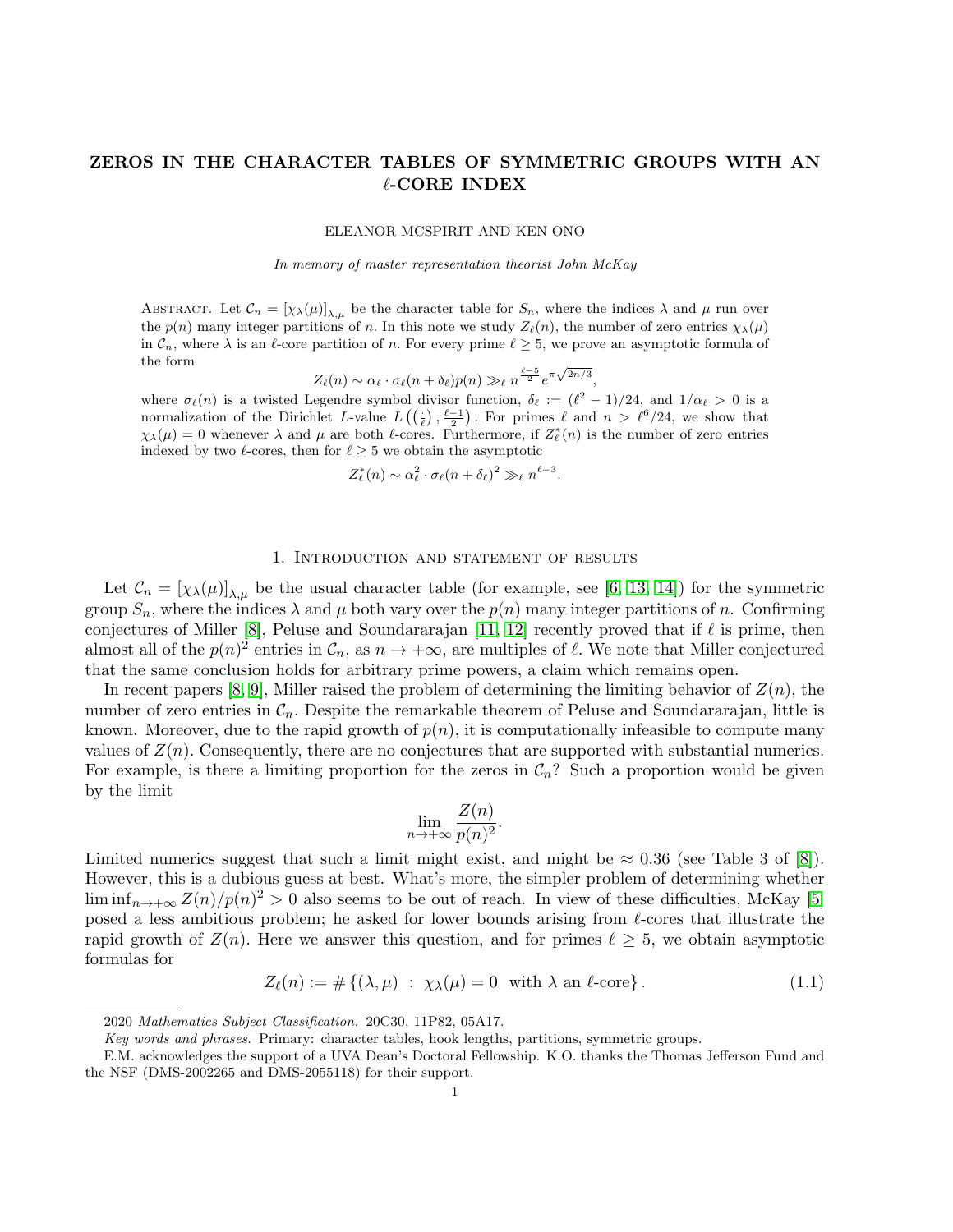To this end, suppose that  $\lambda = (\lambda_1, \lambda_2, \dots, \lambda_s)$  is a partition of n. As is typical in the representation theory of symmetric groups, we make use of  $\ell$ -core partitions, which are defined using Young diagrams of partitions, the left-justified arrays of cells where the row lengths are the parts. The hook for the cell in position  $(k, j)$  is the set of cells below or to the right of that cell, including the cell itself, and so its hook length  $h_{\lambda}(k, j) := (\lambda_k - k) + (\lambda'_j - j) + 1$ . Here  $\lambda'_j$  is the number of boxes in the jth column of the diagram. We say that  $\lambda$  is an  $\ell$ -core partition if none of its hook lengths are multiples of  $\ell$ . If  $c_{\ell}(n)$  denotes the number of  $\ell$ -core partitions of n, then we have (for example, see [\[2,](#page-7-8) [7\]](#page-7-9)) the generating function

$$
\sum_{n=0}^{\infty} c_{\ell}(n) q^{n} = \prod_{n=1}^{\infty} \frac{(1 - q^{\ell n})^{\ell}}{(1 - q^{n})}.
$$

**Example.** The Young diagram of the partition  $\lambda := (5, 4, 1)$ , where each cell is labelled with its hook length, is given in Figure 1.

|                | 5 | 4 | 3 |  |
|----------------|---|---|---|--|
| $\overline{5}$ | 3 | 2 |   |  |
|                |   |   |   |  |

FIGURE 1. Hook lengths for  $\lambda = (5, 4, 1)$ 

By inspection, we see that  $\lambda$  is an  $\ell$ -core for every prime  $\ell > 7$ .

To state the asymptotics formulas, we let  $L((\frac{1}{\ell}), s)$  be the Dirichlet L-function for the Legendre symbol  $(\frac{1}{\ell})$  $\frac{1}{\ell}$ , and let

<span id="page-1-2"></span>
$$
\alpha_{\ell} := \frac{\left(2\pi\right)^{\frac{\ell-1}{2}}}{\left(\frac{\ell-3}{2}\right)! \cdot \ell^{\frac{\ell}{2}} \cdot L\left(\left(\frac{1}{\ell}\right), \frac{\ell-1}{2}\right)}.\tag{1.2}
$$

By the functional equations of these Dirichlet L-functions and the theory of generalized Bernoulli numbers, we have that  $1/\alpha_{\ell}$  is always a positive integer (see p. 339 of [\[3\]](#page-7-10)). For example, we have  $1/\alpha_5 = 1$ ,  $1/\alpha_7 = 8$ ,  $1/\alpha_{11} = 1275$ , and  $1/\alpha_{13} = 33463$ . In addition, we require the integers  $\delta_{\ell} := (\ell^2 - 1)/24$ , and the *twisted Legendre symbol divisor functions* 

<span id="page-1-3"></span>
$$
\sigma_{\ell}(n) := \sum_{1 \le d|n} \left(\frac{n/d}{\ell}\right) d^{\frac{\ell-3}{2}}.
$$
\n(1.3)

In terms of these quantities and functions, we obtain the following asymptotics for  $Z_{\ell}(n)$ .

<span id="page-1-1"></span>**Theorem 1.1.** If  $\ell \geq 5$  is prime, then as  $n \to +\infty$  we have

$$
Z_{\ell}(n) \sim \alpha_{\ell} \cdot \sigma_{\ell}(n+\delta_{\ell}) p(n) \gg_{\ell} n^{\frac{\ell-5}{2}} e^{\pi \sqrt{2n/3}}.
$$

**Remark.** Apart from a density zero subset, we have that  $Z_{\ell}(n) = 0$  when  $\ell \in \{2,3\}$  (see [\[3\]](#page-7-10)).

As a corollary, we find that  $Z(n)/p(n)$  grows faster than any power of n.

<span id="page-1-0"></span>Corollary 1.2. If  $d > 0$ , then

$$
\lim_{n \to +\infty} \frac{Z(n)}{p(n) \cdot n^d} = +\infty.
$$

Remark. We note that Corollary [1.2](#page-1-0) is weaker than

$$
Z(n)/p(n)^2 \gg 1/\log n,
$$

which can be found in the discussion after Lemma 2.3 of Peluse's paper [\[11\]](#page-7-4).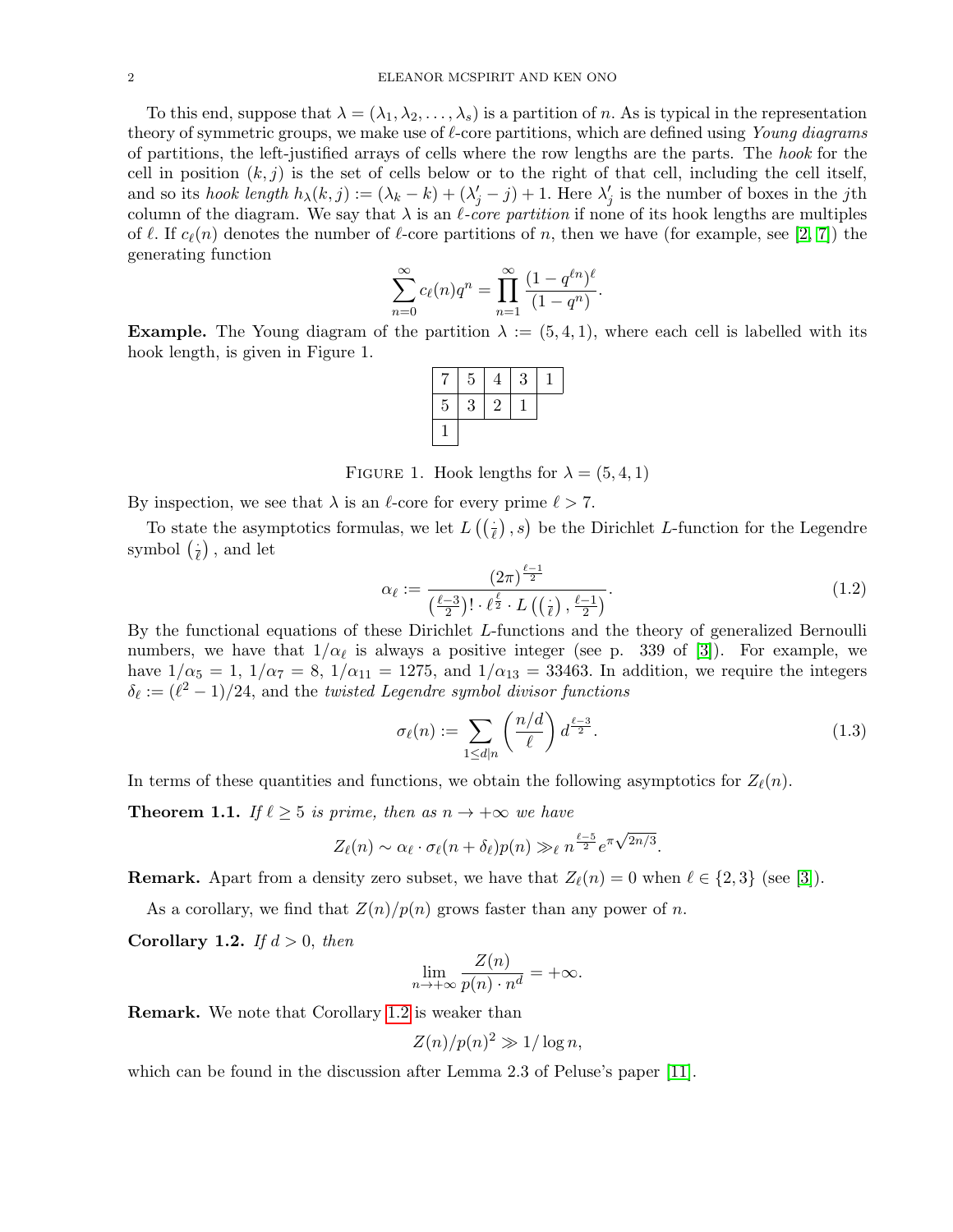We turn to the problem of describing the zero entries in  $\mathcal{C}_n$  where both indices  $\lambda$  and  $\mu$  are  $\ell$ -core partitions. For prime  $\ell$  and large n, the entries in  $\mathcal{C}_n$  indexed by  $\ell$ -core pairs  $(\lambda, \mu)$  always have  $\chi_{\lambda}(\mu) = 0.$ 

<span id="page-2-0"></span>**Theorem 1.3.** Suppose that  $\ell$  is prime, and let  $N_{\ell} := (\ell^6 - 2\ell^5 + 2\ell^4 - 3\ell^2 + 2\ell)/24$ . If  $n > N_{\ell}$  and  $\lambda, \mu \vdash n$  are  $\ell$ -core partitions, then  $\chi_{\lambda}(\mu) = 0$ .

If  $Z_{\ell}^*(n)$  denotes the number of vanishing entries  $\chi_{\lambda}(\mu) = 0$  indexed by  $\ell$ -core partitions  $\lambda, \mu \vdash n$ , then we have the following corollary.

<span id="page-2-1"></span>**Corollary 1.4.** For primes  $\ell$ , the following are true.

(1) Apart from a density zero subset, we have that  $Z_{\ell}^*(n) = 0$  when  $\ell \in \{2,3\}$ .

(2) If  $\ell \geq 5$ , then as  $n \to +\infty$  we have

$$
Z_{\ell}^*(n) \sim \alpha_{\ell}^2 \cdot \sigma_{\ell}(n+\delta_{\ell})^2 \gg_{\ell} n^{\ell-3}.
$$

To obtain these results, we use the well-known vanishing result that follows from the Murnaghan–Nakayama rule and says that  $\chi_{\lambda}(\mu) = 0$  whenever  $\mu$  has a part that is not the length of any hook in  $\lambda$ . Therefore, our goal is reduced to counting pairs of partitions  $(\lambda, \mu)$  of large n, where  $\mu$  has a part that is a multiple of  $\ell$ , and where  $\lambda$  is an  $\ell$ -core. Theorem [1.1](#page-1-1) is obtained by estimating these counts using asymptotics and lower bounds for various partition functions due to Hardy and Ramanujan, Hagis, and Granville and the second author.

Theorem [1.3](#page-2-0) concerns the cases where  $(\lambda, \mu)$  are both  $\ell$ -cores, and is a consequence of the fact (see Theorem [4.1\)](#page-4-0) that every large  $\ell$ -core has a part that is a multiple of  $\ell$ . This fact is proved using the "abacus theory" of  $\ell$ -cores, and is a generalization of Section 3 of [\[10\]](#page-7-11) by Sze and the second author in the case of 4-core partitions. Corollary [1.4](#page-2-1) then follows from the asymptotics for  $c_{\ell}(n)$  due to Granville and the second author.

This paper is organized as follows. Section [3](#page-2-2) recalls well-known vanishing result and bounds, as well as the asymptotics and estimates for the relevant partition functions. Section [4](#page-4-1) gives the abacus theory of  $\ell$ -cores and the statement and proof of Theorem [4.1.](#page-4-0) In Section [5](#page-6-0) we employ these results to prove Theorems [1.1](#page-1-1) and [1.3,](#page-2-0) and Corollaries [1.2](#page-1-0) and [1.4.](#page-2-1)

## 2. Acknowledgements

The authors thank Sarah Peluse and Richard Stanley as well as the referee for helpful comments that improved this paper.

### 3. Nuts and Bolts

<span id="page-2-2"></span>In this section we recall essential facts that we require for the proofs of our results. We first state a criterion that guarantees the vanishing of character values, and then we give estimates for the relevant partition functions.

3.1. Criterion for the vanishing of  $\chi_{\lambda}(\mu)$ . Here we recall a standard partition theoretic criterion that guarantees the vanishing of a character value  $\chi_{\lambda}(\mu)$ . Suppose that  $\lambda = (\lambda_1, \ldots, \lambda_s)$  and  $\mu =$  $(\mu_1, \ldots, \mu_t)$  are partitions of size n, and let  $\{h_\lambda(i,j)\}\$ be the multiset of hook lengths for  $\lambda$ . Thanks to the Murnaghan-Nakayama formula (for example, see Theorem 2.4.7 of [\[6\]](#page-7-0)), we have that  $\chi_{\lambda}(\mu) = 0$ when  $\{\mu_i\}$  is not a subset of  $\{h_\lambda(i,j)\}.$ 

Given a prime  $\ell$ , this immediately gives natural families of vanishing character table entries indexed by pairs of partitions  $(\lambda, \mu)$  of n, where  $\mu$  has a part that is a multiple of  $\ell$ , and  $\lambda$  is an  $\ell$ -core partition. To make use of this observation, we recall that a partition  $\mu$  is A-regular if none of its parts  $\mu_i$  are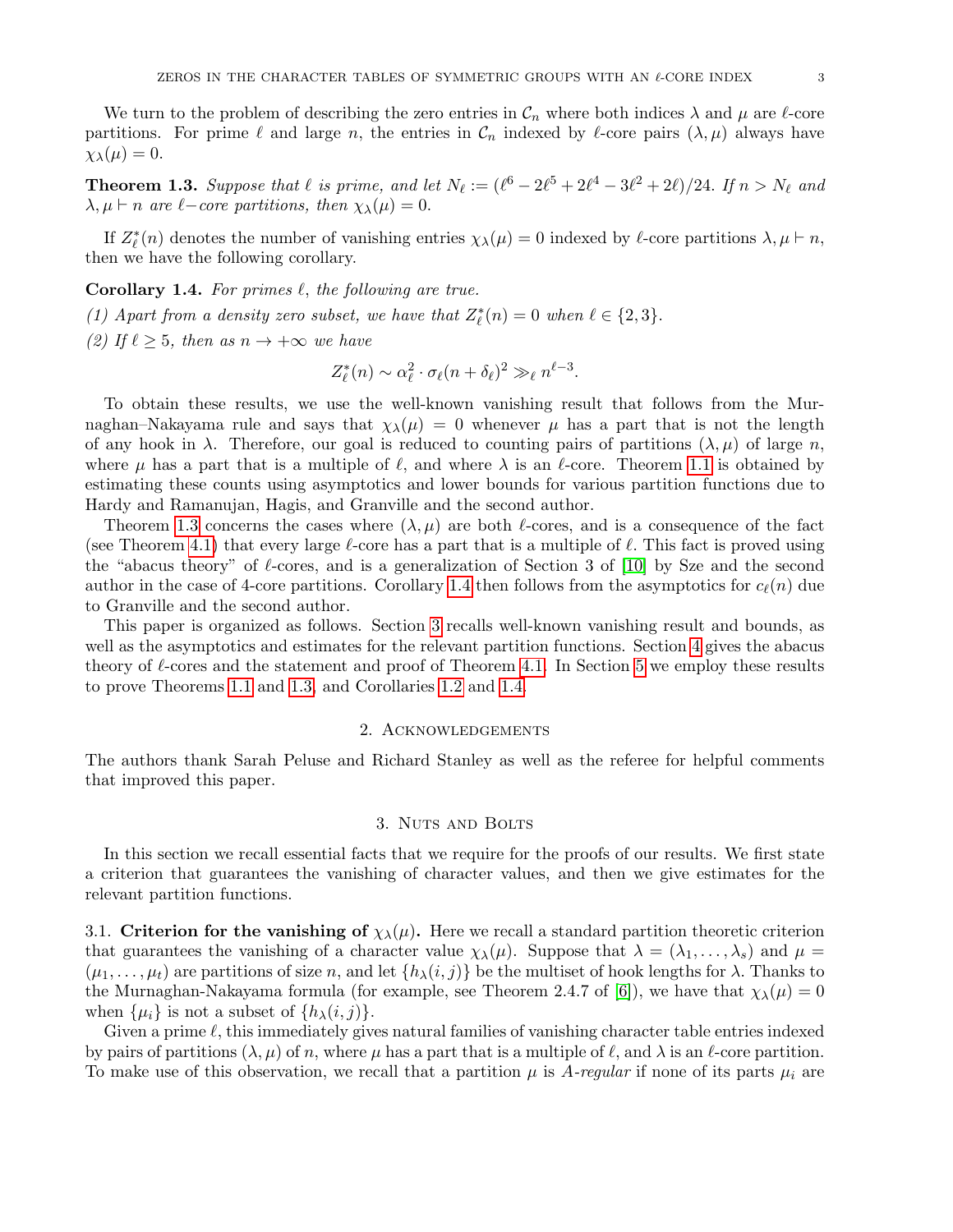multiples of A. If  $p_A(n)$  denotes the number of A-regular partitions of n, then one easily confirms the generating function

$$
\sum_{n=0}^{\infty} p_A(n)q^n = \prod_{n=1}^{\infty} \frac{(1-q^{An})}{(1-q^n)} = \prod_{n=1}^{\infty} \left(1+q^n+q^{2n}+\cdots+q^{(A-1)n}\right),
$$

which shows that  $p_A(n)$  also is the number of partitions of n where parts appear at most  $A-1$  times. In terms of  $p(n)$ ,  $p_{\ell}(n)$  and  $c_{\ell}(n)$ , we have the following lower bounds for  $Z(n)$ .

<span id="page-3-2"></span>**Lemma 3.1.** If  $\ell$  is prime, then the following are true.

(1) If  $\mu \vdash n$  is not an  $\ell$ -regular partition and  $\lambda \vdash n$  is an  $\ell$ -core partition, then  $\chi_{\lambda}(\mu) = 0$ .

 $(2)$  If n is a positive integer, then we have

$$
Z_{\ell}(n) \ge (p(n) - p_{\ell}(n)) \cdot c_{\ell}(n).
$$

*Proof.* (1) By hypothesis,  $\mu$  is not  $\ell$ -regular, meaning that it has a part that is a multiple of  $\ell$ . As  $\lambda$  is an  $\ell$ -core, none of its hook lengths are multiples of  $\ell$ . Therefore,  $\chi_{\lambda}(\mu) = 0$  by Murnaghan-Nakayama. (2) The number of partitions of n that are not  $\ell$ -regular is  $p(n) - p_{\ell}(n)$ . Therefore, (1) gives the conclusion that

$$
Z_{\ell}(n) \ge (p(n) - p_{\ell}(n))c_{\ell}(n).
$$

3.2. Estimates for some partition functions. Here we recall asymptotics and lower bounds for the partition functions we require to prove Theorem [1.1](#page-1-1) and Corollary [1.4.](#page-2-1) First we have the celebrated Hardy-Ramanujan asymptotic for  $p(n)$ .

<span id="page-3-0"></span>**Theorem 3.2.** As  $n \to +\infty$ , we have

$$
p(n) \sim \frac{1}{4n\sqrt{3}} \cdot \exp(\pi \sqrt{2n/3}).
$$

Hagis obtained asymptotics for  $p_A(n)$ , the number of A-regular partitions of n. Letting  $t = A - 1$ in Corollary 4.2 of [\[4\]](#page-7-12), we have the following asymptotic formula.

<span id="page-3-1"></span>**Theorem 3.3.** If  $A \geq 2$ , then we have

$$
p_A(n) = C_A(24n - 1 + A)^{-\frac{3}{4}} \exp\left(C\sqrt{\frac{A-1}{A}\left(n + \frac{A-1}{24}\right)}\right) \left(1 + O(n^{-\frac{1}{2}})\right),
$$
  
=  $\pi\sqrt{2/3}$  and  $C_A := \sqrt{12}A^{-\frac{3}{4}}(A-1)^{\frac{1}{4}}.$ 

where  $C$  :  $\sqrt{}$ 12A  $\frac{3}{4} (A-1)^{\frac{1}{4}}$  $\frac{1}{4}$ .

Finally, we recall facts about  $c_t(n)$ , the number of t-core partitions of n that were obtained by Granville and the second author in [\[3\]](#page-7-10). In terms of  $\alpha_{\ell}$  defined in [\(1.2\)](#page-1-2), and the twisted Legendre symbol divisor functions  $\sigma_{\ell}(n)$  defined in [\(1.3\)](#page-1-3), we have the following theorem.

<span id="page-3-3"></span>Theorem 3.4. The following are true.

(1) We have that

$$
c_2(n) = \begin{cases} 1 & \text{if } n \text{ is a triangular number,} \\ 0 & \text{otherwise.} \end{cases}
$$

 $(2)$  If n is a non-negative integer, then

$$
c_3(n) = \sum_{d|(3n+1)} \left(\frac{d}{3}\right).
$$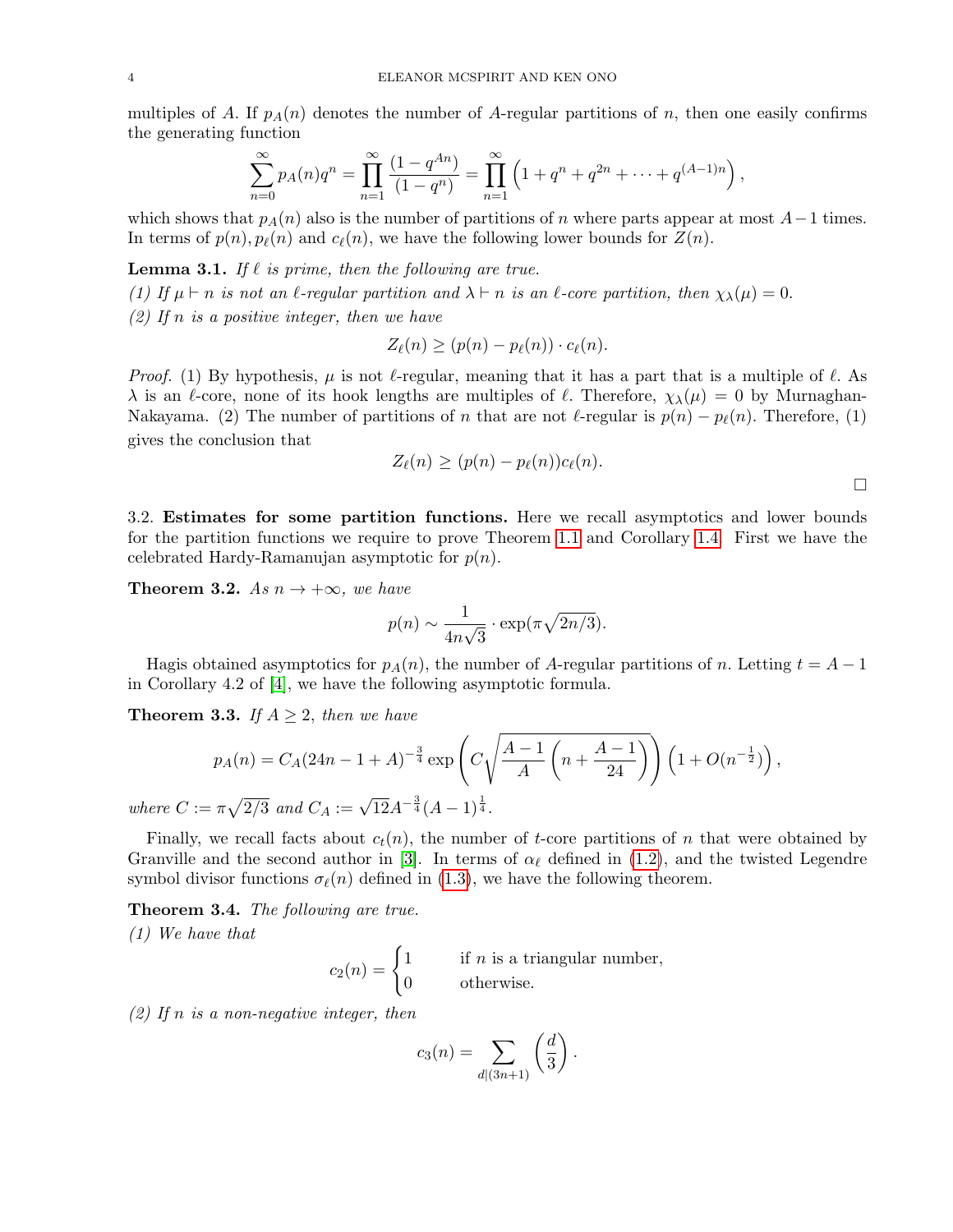In particular,  $c_3(n) = 0$  for almost all n.

- (3) If  $t \geq 4$  and n is a non-negative integer, then  $c_t(n) > 0$ .
- (4) If n is a non-negative integer, then  $c_5(n) = \sigma_5(n+1)$ .
- (5) If  $\ell \geq 7$  is prime, then as  $n \to +\infty$  we have

$$
c_{\ell}(n) \sim \alpha_{\ell} \cdot \sigma_{\ell}(n+\delta_{\ell}).
$$

(6) If  $\ell \geq 11$  is prime and n is sufficiently large, then we have

$$
c_{\ell}(n) > \frac{2\alpha_{\ell}}{5} \cdot n^{\frac{\ell-3}{2}}.
$$

*Proof.* Claim  $(1)$  is a straightforward observation. Claims  $(2)$ ,  $(4)$ , and  $(5)$  are proved on p. 339-340 of [\[3\]](#page-7-10). Claim (3) is Theorem 1 of [3], while (6) is Theorem 4 of [3].  $\Box$ 

# 4. ABACI AND LARGE  $\ell$ -CORE PARTITIONS

<span id="page-4-1"></span>Throughout this section, suppose that  $\ell$  is prime. The main result here is the following theorem which shows that every sufficiently large  $\ell$ -core partition has a part that is a multiple of  $\ell$ .

<span id="page-4-0"></span>**Theorem 4.1.** Suppose that  $\ell$  is prime, and let  $N_{\ell} := (\ell^6 - 2\ell^5 + 2\ell^4 - 3\ell^2 + 2\ell)/24$ . If  $n > N_{\ell}$ , then every  $\ell$ -core partition of size n has a part that is a multiple of  $\ell$ .

**Remark.** We note that  $N_{\ell} < \ell^6/24$  is not optimal. Indeed, if we let  $N_{\ell}^{\max}$  be the largest n admitting an  $\ell$ -regular  $\ell$ -core partition, then it turns out that  $N_3^{\text{max}} = 10$  and  $N_3 = 16$ .

4.1. **Abaci Theory.** We make use of the theory of *abaci* for partitions (for example, see [\[1,](#page-7-13) [6\]](#page-7-0)). In particular, let  $\lambda = \lambda_1 \geq \lambda_2 \geq \cdots \geq \lambda_s > 0$  be a partition of n. For each  $1 \leq i \leq s$ , define the *i*th structure number  $B_i := \lambda_i - i + s$ , so that  $B_i = h_\lambda(i, 1)$ , the hook length of cell  $(i, 1)$ .

Using these structure numbers, we represent the partition  $\lambda$  as an  $\ell$ -abacus  $\mathfrak{A}_{\lambda}$ , consisting of beads placed on rods numbered  $0, 1, \ldots, \ell - 1$ . For each  $B_i$ , there is a unique pair of integers  $(r_i, c_i)$  for which  $B_i = \ell(r_i-1) + c_i$  and  $0 \le c_i \le \ell - 1$ . The abacus  $\mathfrak{A}_{\lambda}$  then consists of s beads, where for each  $i$ , one places a bead in position  $(r_i, c_i)$ .

**Lemma 4.2** (Lemma 2.7.13, [\[6\]](#page-7-0)). Assuming the notation above,  $\lambda$  is an  $\ell$ -core if and only if all of the beads in  $\mathfrak{A}_{\lambda}$  lie at the top of their respective rods without gaps.

In view of this lemma, we may represent an abacus of an  $\ell$ -core partition by  $\ell$ -tuples of nonnegative integers, say  $(b_0, \ldots, b_{\ell-1})$ , where  $b_i$  denotes the number of beads in column i. However, such representations are not unique as they generally allow for parts of size zero. We have the following elementary lemma.

**Lemma 4.3** (Lemma 1, [\[10\]](#page-7-11)). The following abaci both represent the same  $\ell$ -core partition:

 $(b_0, b_1, \ldots, b_{\ell-1})$  and  $(b_{\ell-1} + 1, b_0, b_1, \ldots, b_{\ell-2}).$ 

By repeatedly applying this lemma, we may canonically define the unique abacus representation for an  $\ell$ -core to be the one with zero beads in the first column. Thus, when we talk about the abacus representation of an  $\ell$ -core  $\lambda$ , we will always mean the abacus of the form  $\mathfrak{A}_{\lambda} = (0, b_1, \cdots, b_{\ell-1})$  $\mathfrak{A}_{\lambda} = (0, b_1, \cdots, b_{\ell-1})$  $\mathfrak{A}_{\lambda} = (0, b_1, \cdots, b_{\ell-1})$ . Using these abaci, we offer the following lemma that will allow us to rule out the existence of partitions that are simultaneously  $\ell$ -core and  $\ell$ -regular for all but finitely many n.

<span id="page-4-3"></span>**Lemma 4.4.** Suppose that  $\mathfrak{A}_{\lambda} = (0, b_1, \ldots, b_{\ell-1})$  is the abacus corresponding to an  $\ell$ -core  $\lambda$ , and suppose that there is an integer  $k \geq 0$  such that for each  $1 \leq i \leq \ell - 1$  we have either  $b_i \leq k$  or  $b_i \geq k + \ell$ . If there is at least one j for which  $b_j \geq k + \ell$ , then  $\lambda$  is not an  $\ell$ -regular partition.

<span id="page-4-2"></span><sup>&</sup>lt;sup>1</sup>These abaci correspond to those representations of  $\lambda$  without parts of size 0.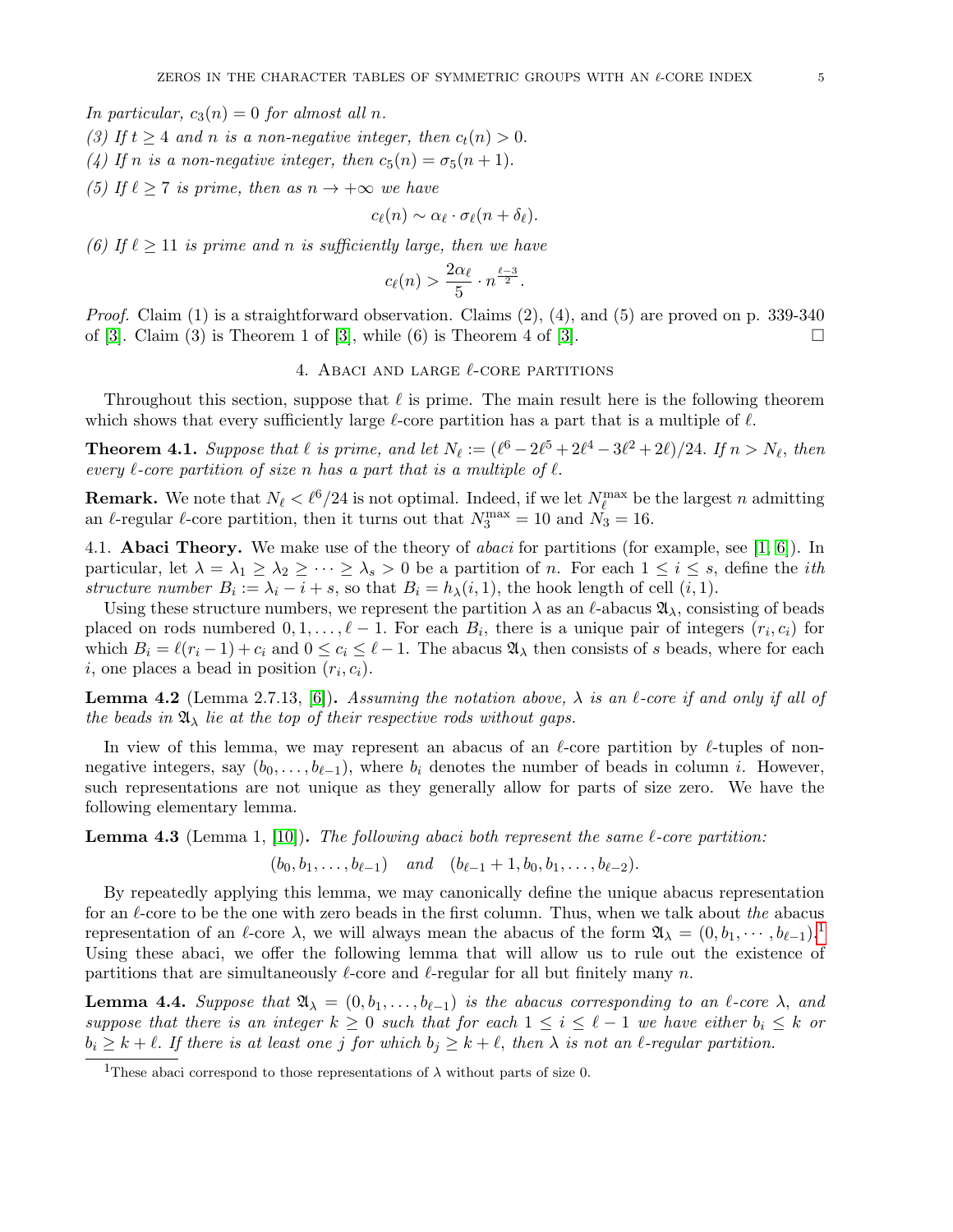**Remark.** Let  $\mathfrak{A}_{\lambda} = (0, b_1, \dots, b_{\ell-1})$  be the abacus of an  $\ell$ -core  $\lambda$ . If  $\min(b_1, \dots, b_{\ell-1}) \geq \ell$ , then the proof of the lemma will show that  $\lambda$  has a part of exact size  $\ell$ . These are the cases where one can choose  $k = 0$  in the lemma.

*Proof.* By our hypothesis, we may fix j for which  $b_j \geq k + \ell$ . Let  $\delta$  denote the total number of columns with length at least  $k + \ell$ . Note that if  $B_i$  and  $B_{i'}$  are structure numbers corresponding to consecutive beads in column j between rows  $k + 1$  and  $k + \ell$ , then  $|i - i'| = \delta$ . Further, we have  $|B_i - B_{i'}| = \ell$ . Generalizing the observation that  $B_{i-1} - B_i = \lambda_{i-1} - \lambda_i + 1$ , we have

$$
|\lambda_i - \lambda_{i'}| = |B_i - B_{i'}| - \delta = \ell - \delta.
$$

In particular, the difference between parts corresponding to consecutive beads in column  $j$  between rows  $k + 1$  and  $k + \ell$  is fixed and coprime to  $\ell$ . As a consequence, these parts form a modulus  $\ell - \delta$ arithmetic progression consisting of  $\ell$  values. Thus, the parts cover all residue classes modulo  $\ell$ , and so includes a part that is a multiple of  $\ell$ .  $\Box$ 

**Example.** Let  $\ell = 3$ , and consider the 3-core abacus  $(0, 4, 1)$  as shown below.



We illustrate Lemma [4.4](#page-4-3) with  $k = 1$ . Since  $b_1 = 3 + 1 = 4$  and  $b_2 = 1$ , the lemma asserts that  $\lambda$ has a part that is a multiple of 3. The structure numbers are found to be  $B_1 = 10$ ,  $B_2 = 7$ ,  $B_3 = 4$ ,  $B_4 = 2$ , and  $B_1 = 1$ , and we compute that  $\lambda_1 = 10 + 1 - 5 = 6$ ,  $\lambda_2 = 4$ ,  $\lambda_3 = 2$ , and  $\lambda_4 = \lambda_5 = 1$ . In particular,  $\lambda_1$  is a multiple of 3.

Finally, consider the abacus with the bead in row 4 removed. One easily checks that the corresponding partition is 3-regular, demonstrating that the condition on the size of the gap in column lengths cannot be relaxed.

With two more observations, we will be able to construct an abacus which gives an upper bound for the size of an  $\ell$ -regular  $\ell$ -core partition.

First, suppose that  $\lambda$  and  $\lambda'$  are  $\ell$ -cores with  $\mathfrak{A}_{\lambda} = (0, b_1, \ldots, b_{\ell-1})$  and  $\mathfrak{A}_{\lambda'} = (0, b'_1, \ldots, b'_{\ell-1})$ . Then we say  $\mathfrak{A}_{\lambda} \leq \mathfrak{A}_{\lambda'}$  if  $b_i \leq b'_i$  for all  $1 \leq i \leq \ell - 1$ . This relation endows the set of  $\ell$ -core abaci with the structure of a directed partially ordered set. It is not hard to show that  $\mathfrak{A}_{\lambda} \leq \mathfrak{A}_{\lambda'}$  implies  $|\lambda| \leq |\lambda'|$ .

For the purpose of obtaining  $N_{\ell}$ , the following lemma allows us to restrict our attention to those abaci where the  $b_i$  are weakly increasing.

<span id="page-5-0"></span>**Lemma 4.5.** Suppose that  $\lambda = (\lambda_1, \ldots, \lambda_s)$  is an  $\ell$ -core partition of n with abacus  $\mathfrak{A}_{\lambda} = (0, b_1, \ldots, b_{\ell-1})$ . If there exist  $1 \leq i < j \leq \ell - 1$  for which  $b_j < b_i$ , then the abacus  $\mathfrak{A}'$  obtained by swapping  $b_i$  and  $b_j$ represents an  $\ell$ -core partition  $\lambda'$  with  $\lambda' \vdash n' > n$ .

Proof. We may write

$$
n = \sum_{k=1}^{s} \lambda_k = \sum_{k=1}^{s} (B_k + k - s) = \sum_{k=1}^{s} B_k + \sum_{k=1}^{s} (k - s),
$$

and likewise  $n' = \sum_{k=1}^{s} B'_k + \sum_{k=1}^{s} (k - s)$ , where s remains the same because we have not changed the total number of beads. Since the second sum is the same in both expressions, it suffices to prove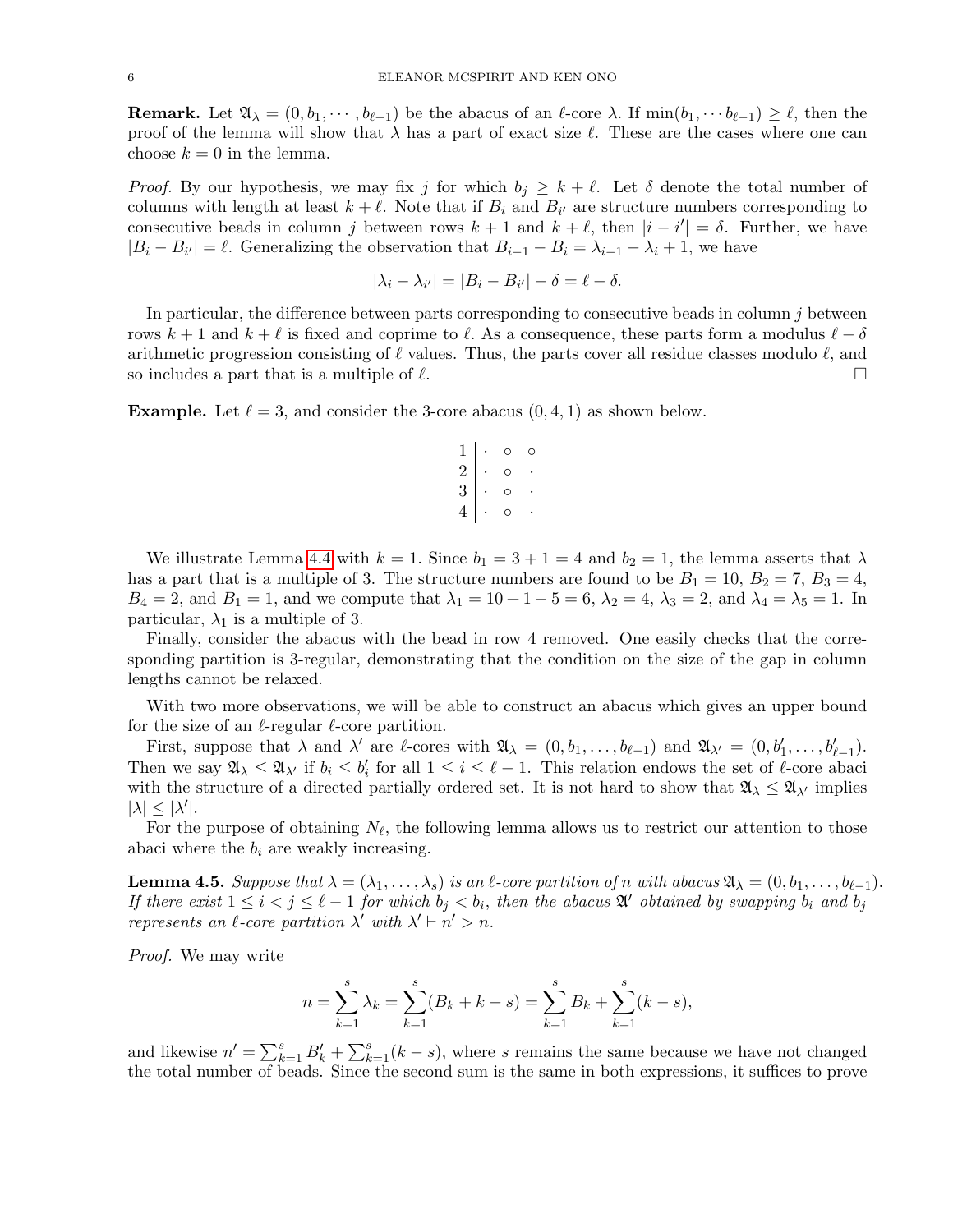that  $\sum_{i=1}^{s} B_k < \sum_{i=1}^{s} B'_k$ . Computing column-wise, we have

$$
\sum_{k=1}^{s} B_k = \sum_{m=1}^{b_i} (3(m-1) + i) + \sum_{m=1}^{b_j} (3(m-1) + j) + \sum_{\substack{k=1 \ k \neq i,j}}^{\ell-1} \sum_{m=1}^{b_k} (3(m-1) + k)
$$
  

$$
< \sum_{m=1}^{b_i} (3(m-1) + j) + \sum_{m=1}^{b_j} (3(m-1) + i) + \sum_{\substack{k=1 \ k \neq i,j}}^{\ell-1} \sum_{m=1}^{b_k} (3(m-1) + k)
$$
  

$$
= \sum_{k=1}^{s} B'_k
$$

as desired, where the inequality holds since  $i < j$  and  $b_i > b_j$ .

4.2. **Proof of Theorem [4.1.](#page-4-0)** We aim to find an upper bound on n such that  $\lambda \vdash n$  can be an  $\ell$ -regular  $\ell$ -core partition. To do this, we will construct a partition  $\Lambda$  such that  $\lambda$  being an  $\ell$ -regular  $\ell$ -core implies  $|\lambda| \leq |\Lambda|$ . By Lemma [4.5,](#page-5-0) it suffices to restrict our attention to those  $\ell$ -cores whose abaci have weakly increasing column lengths. Suppose  $\lambda$  is a weakly increasing  $\ell$ -regular  $\ell$ -core with abacus  $\mathfrak{A}_{\lambda} = (0, b_1, \ldots, b_{\ell-1})$ . By Lemma [4.4,](#page-4-3) we must have  $\min(b_1, \ldots, b_{\ell-1}) = b_1 \leq \ell - 1$ . By the same logic, we must have  $b_i \leq i(\ell-1)$  for all  $1 \leq i \leq \ell-1$ .

Then if  $\Lambda$  is the partition with abacus  $\mathfrak{A}_{\Lambda} = (0, \ell - 1, 2(\ell - 1), \ldots, (\ell - 1)^2)$ , we immediately have  $\mathfrak{A}_{\lambda} \leq \mathfrak{A}_{\Lambda}$ , which implies  $|\lambda| \leq |\Lambda|$ . Then  $N_{\ell} := |\Lambda|$  gives an upper bound on n. By direct calculation, we find that

$$
|\Lambda| = \sum_{i=1}^{s} (B_i + i - s) = \sum_{i=1}^{\ell-1} \sum_{j=1}^{i(\ell-1)} (\ell(j-1) + i) + \sum_{i=1}^{s} (i-s) = \frac{\ell^6 - 2\ell^5 + 2\ell^4 - 3\ell^2 + 2\ell}{24},
$$

where  $s = \ell(\ell-1)^2/2$ , giving the desired conclusion.

### 5. Proofs of our results

<span id="page-6-0"></span>We are now in a position to prove Theorems [1.1](#page-1-1) and [1.3,](#page-2-0) and Corollaries [1.2](#page-1-0) and [1.4.](#page-2-1)

Proof of Theorem [1.1.](#page-1-1) We note that Theorems [3.2](#page-3-0) and [3.3](#page-3-1) imply that

$$
\lim_{n \to +\infty} \frac{p(n) - p_{\ell}(n)}{p(n)} = 1.
$$

The claim now follows by combining Lemma [3.1](#page-3-2) (2), Theorem [3.2](#page-3-0), and Theorem [3.4](#page-3-3) (4-6).  $\Box$ 

*Proof of Corollary [1.2.](#page-1-0)* This claim follows from Theorem [1.1](#page-1-1) by choosing primes  $\ell \to +\infty$ . □

*Proof of Theorem [1.3.](#page-2-0)* By Theorem [4.1,](#page-4-0) every  $\ell$ -core partition of size  $n > N_{\ell}$  has a part that is a multiple of  $\ell$ . Since every hook length of an  $\ell$ -core is not a multiple of  $\ell$ , it follows from Murnaghan-Nakayama that whenever  $\lambda, \mu \vdash n$  are  $\ell$ -cores with  $n > N_{\ell}$ , we have  $\chi_{\lambda}(\mu) = 0$ .

*Proof of Corollary [1.4.](#page-2-1)* Thanks to Theorem [1.3,](#page-2-0) we have that  $Z_{\ell}^*(n) = c_{\ell}(n)^2$  for sufficiently large n. The claimed asymptotics and inequalities follow from Theorem [3.4](#page-3-3)  $(4-6)$ .  $\Box$